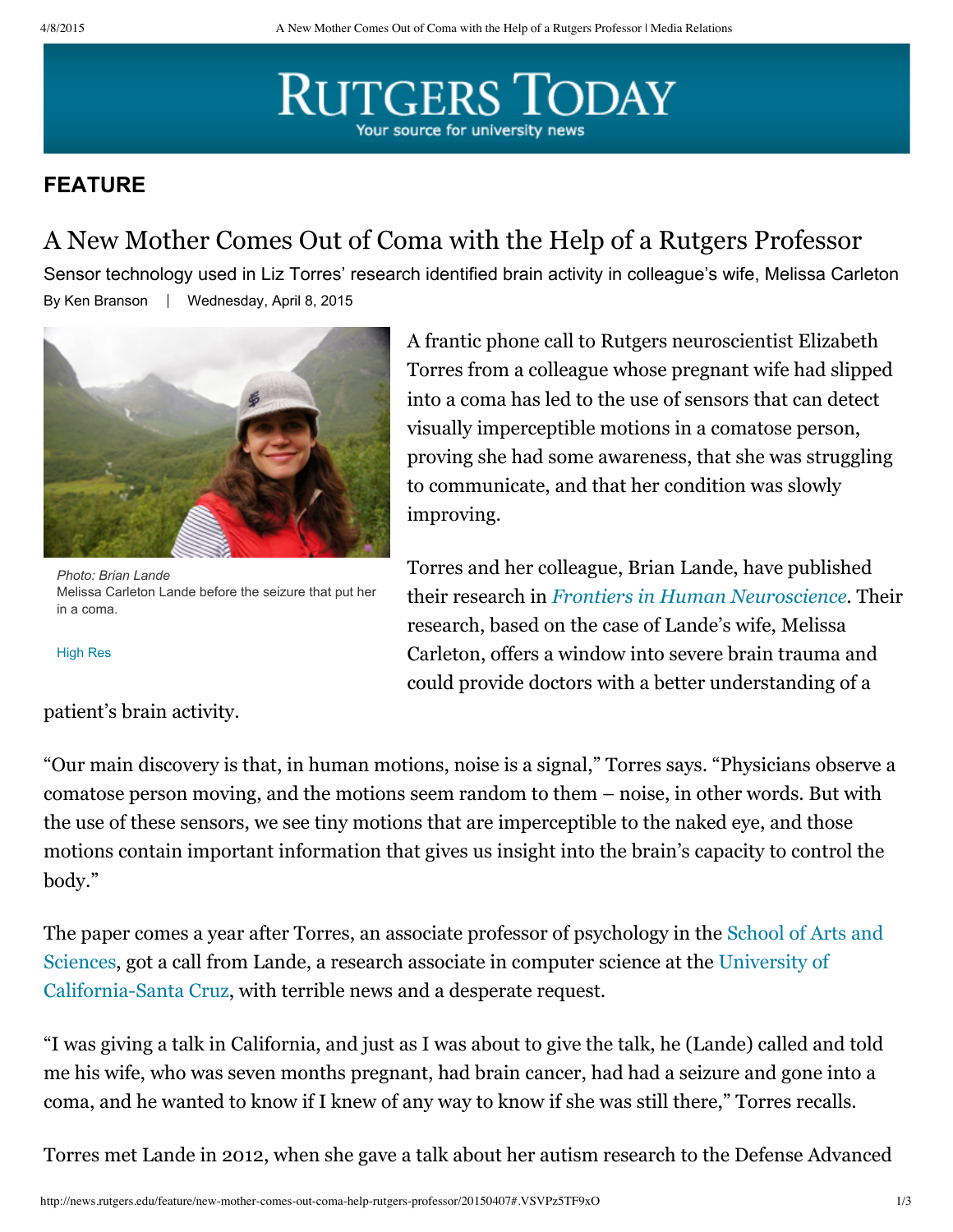Research Projects Agency, where Lande was then a program manager. Their research interests were similar: using sensor technology to understand how the brain, body and outside world interact. When she finished her talk in California, another researcher who studies the neuromotor development of babies showed Torres a wearable, synchronized pair of sensors she used in her work. Torres emailed Lande a photo of the sensor and told him that she might be able to help if he could attach the sensors to his wife and send the data to her lab at Rutgers.

Lande lost no time. To her doctors, his wife didn't seem to be improving at all, and they were starting to cut down on her therapy as a result. They thought she might be in a persistent vegetative state and had hinted that a long-term care facility might be best. But Lande and his family thought Melissa, who was receiving physical therapy, had shown small improvements.



*Photo: Elizabeth Torres* Elizabeth Torres, assistant professor of psychology.

[High](http://news.rutgers.edu/sites/medrel/files/inline-img/highres/torres_2013.jpg) Res

"It was terrifying," Lande says. "Imagine someone you love, having some kind of signs of life, like raising her thumb when you take her hand, and they are ready to write her off because they weren't there and they don't find you credible."

Lande was able to procure the sensors from an Oregon-based company, [APDM.](http://apdm.com/) He placed them on Melissa's wrists, and the sensors recorded the motions Melissa made with her arms as well as her skin surface temperature and the ambient temperature. Every day for four months, Lande downloaded the data from the sensors to his computer and sent the file to Torres, who looked for patterns using her unique algorithms.

Torres immediately noticed a pattern in Melissa's movements – enough to tell her that Melissa was aware and intentional in her movements.



*Photo: Brian Lande* West Lande, 10 months old, with his mother, Melissa.

[High](http://news.rutgers.edu/sites/medrel/files/inline-img/highres/Melissa%20and%20West%203.jpg) Res

In May, Torres saw a flurry of unusual activity generated from

Melissa's right arm. "I called Brian and asked what had happened," she recalls. "He told me, 'My son was born.'"

Lande told Torres that Melissa had been rubbing her abdomen until shortly before her son, West, was